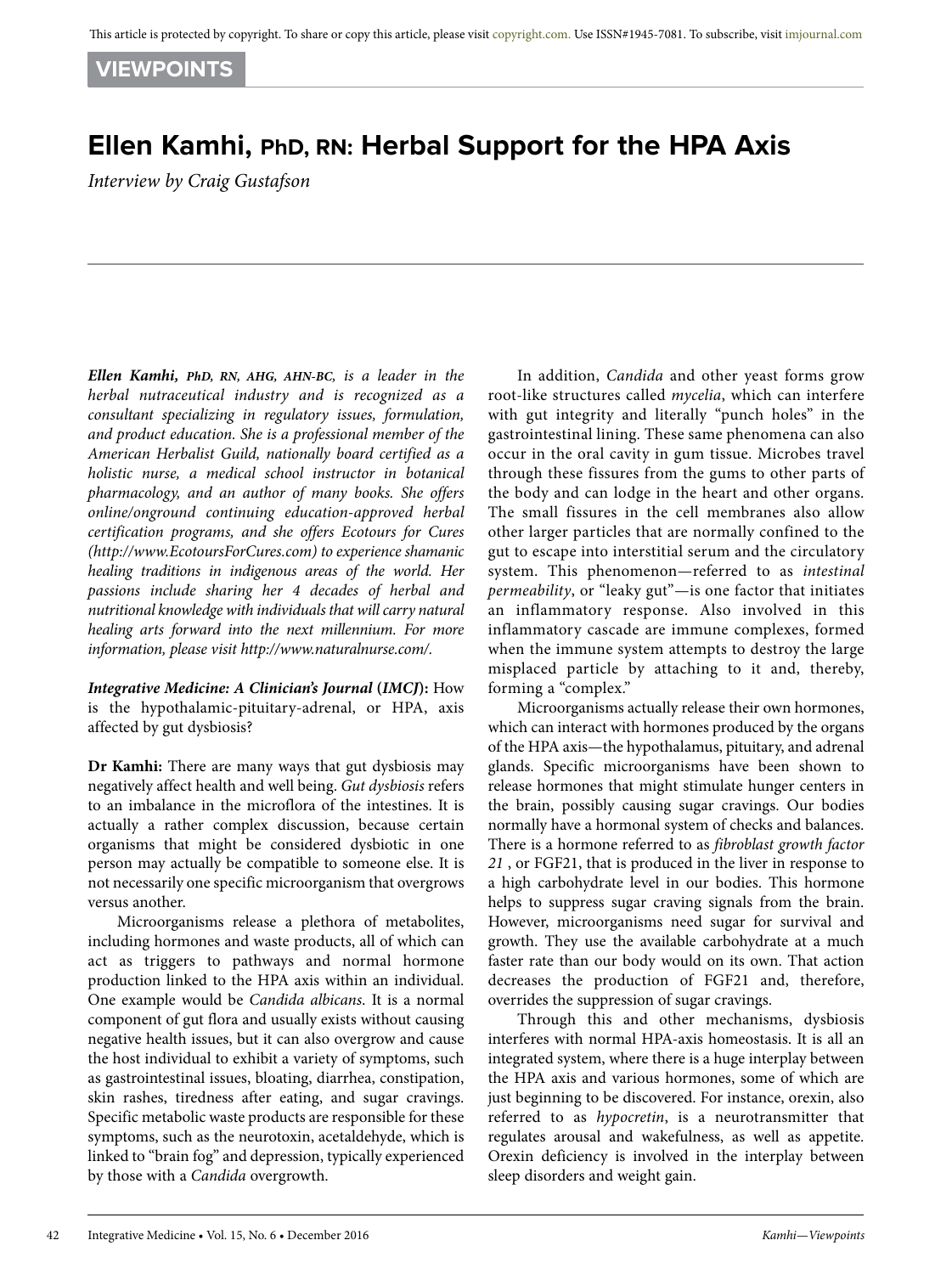Orexin is produced by a few specialized cells in the hypothalamus. The axons from these neurons extend throughout the entire brain and spinal cord. Orexin is decreased by high levels of glucose. Levels can be supported by increased intake of amino acids, such as aspartate, alanine, serine, cysteine, and glycine. Stress converts these amino acids to glucose, thereby decreasing orexin and interfering with healthy sleep cycles. There is interplay between the stress factor, the inflammatory factor, and the gut dysbiosis factor, which are all linked to the complex interplay within the HPA axis.

*IMCJ***:** Is the interaction between bacterial hormones and the human system a specific adaptation or a happy coincidence for the bacteria?

**Dr Kamhi:** It is difficult to discern whether this hormonal interplay is a specific adaptation or a happy coincidence. We certainly do know that microorganisms can definitely adapt. This is the same mechanism which can lead to the development of resistant bacterial strains, linked to the overuse of antibiotics. There are several mechanisms that are involved with this adaptation. One of these mechanisms is linked to the regulation of the multi-drug-resistant pump, or the MDR pump. Cells contain a mechanism called an *MDR pump* that recognizes "unknown" chemicals, such as an antibiotic, which stimulates the activity of the MDR pump to remove the chemical. Microorganisms have adapted this naturally occurring process to their own benefit. They become competent at upregulating the MDR pump, which then pumps the antibiotic out of the cell and the microorganisms are, therefore, able to survive.

As is often the case, natural substances can have an advantage over chemical pharmaceuticals. In the case of antibacterial substances, berberine is a naturally occurring alkaloid found in several botanicals, including goldenseal, barberry bark, and Oregon grape root. Berberine has been found to inhibit the action of the MDR pump. This leaves more of the antibacterial substance in the cell to kill bacteria. Perhaps that helps to explain why taking a natural antimicrobial agent that contains berberine does not lead to the development of resistant bacterial strains.

*IMCJ***:** You said that stress causes a cascade that converts amino acids to glucose. Considering its role as our stress compensation system, would you say that that particular process can turn the HPA axis against us?

**Dr Kamhi:** As is often the case, there is no clear answer to cover all situations, so it depends. Look at the particular activity of the various hormones related to the HPA axis. Let's consider cortisol. Cortisol depresses the immune system and raises blood sugar—an adaptive mechanism often referred to as "fight-or-flight." This is an immediate reaction to a threat and is actually advantageous to escape an immediately dangerous situation, and supports an

immediate life-saving reaction if you have to run away from something really quickly. Cortisol also narrows the arteries, whereas epinephrine—released by the adrenal medulla—increases the heart rate.

The maladaptation to this same mechanism occurs when the spurt of cortisol does not turn off after a short period of time but rather becomes something that is ongoing. In a normal situation, the stress situation is resolved and the hormone levels downregulate back to normal. Long-term cortisol release does not allow the normal downregulation response. This leads to a variety of symptoms including sleep disturbances, migraine headaches, obesity, belly fat accumulation, thyroid dysfunction, digestive complaints, and leaky gut syndrome. This also leads to low energy, fatigue, low emotional states, and depressed immune function.

*IMCJ***:** What other endogenous factors impact the HPA axis?

**Dr Kamhi:** The HPA axis is complex, and I believe the term *complex* is actually an oversimplification. In addition to the hypothalamus, pituitary, and the adrenals, other glands, including the thyroid and pineal gland, are also involved. In my opinion, the pineal gland is too often left out of this discussion.

The pineal is incredibly interesting. If you look at where it is in the brain, it sits right near all of those other glands. The pineal secretes melatonin, which regulates the circadian rhythm cycle. The circadian rhythm describes 24-hour cycles in the body, such as the sleep cycle and temperature cycle. It is initiated by exposure to darkness and light, as well as interplay between all the hormones that we discussed previously.

The pineal gland is also recognized as a spiritual center throughout history and is often represented by a pine cone. This symbol shows up in ancient Egyptian artwork as the staff of Osiris, the Egyptian god of the underworld, and is also surrounded by the 2 serpents of the Kundalini, a common symbol found in Eastern practices. Biochemical human electrical energy can also be linked to the pineal gland. A common medical symbol is a staff with a solid center, which represents the spine, and a pine cone on top, which represents the pineal gland. It is also thought to facilitate altered states of awareness in those people who have had their "third eye" opened or are a seer. On a somatic level, it is interesting to note that the pineal gland rests behind the sphenoid bone where all of the fascia attachments gather, and every corresponding contraction initiated by external stimuli, such as a threat or reward, mechanically interacts with and squeezes the pineal gland, which then releases hormone messengers.

From a complete, natural-healing perspective, it must include references to the spiritual self, the emotional self, and psychological activity that is so intimately linked to not only the spiritual, but the physical as well.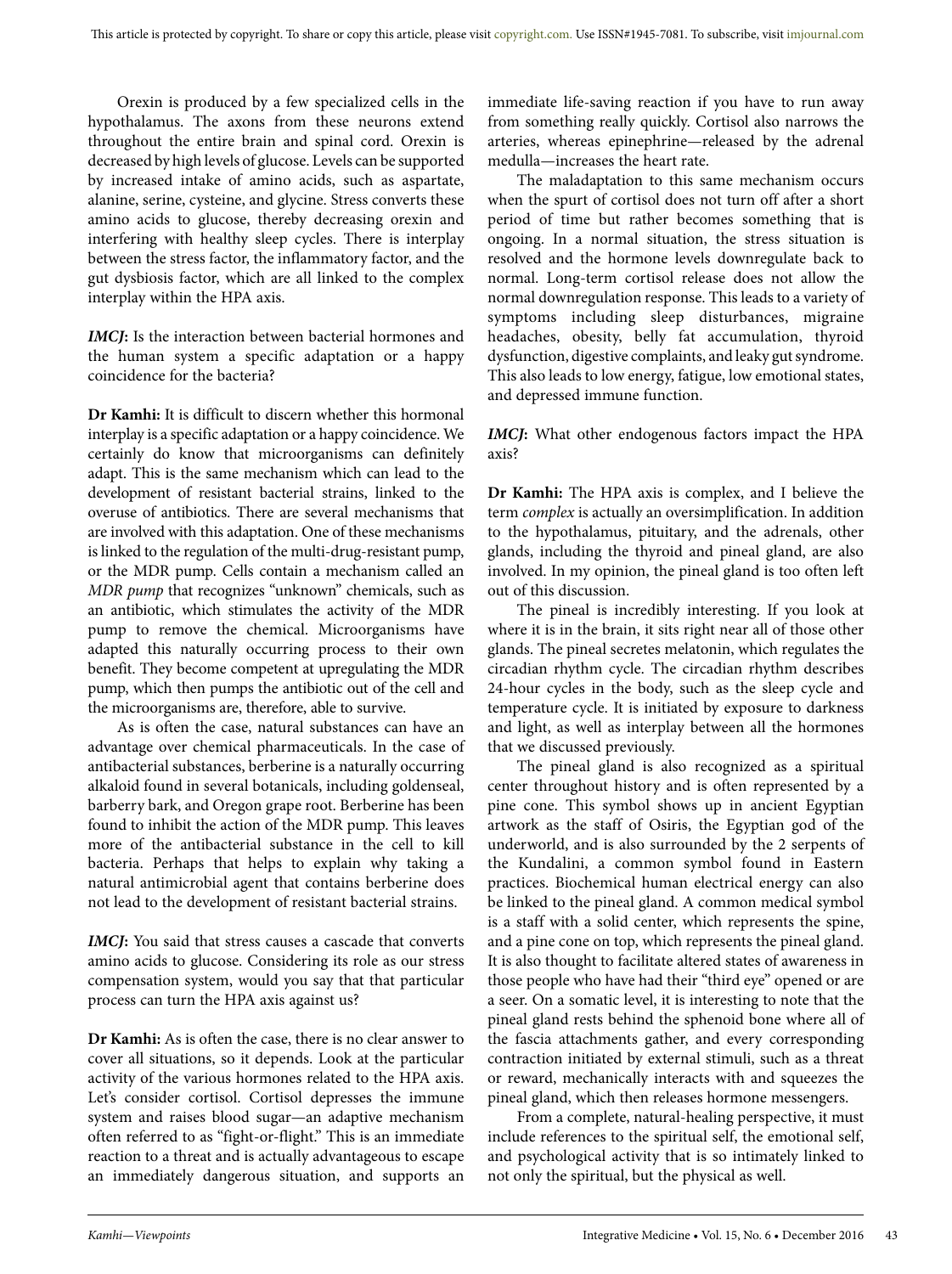Melatonin production occurs only when the pineal gland is influenced by the presence of darkness. Melatonin is also known as *N*-acetyl-5-methoxytryptamine. Its precursor is serotonin, or 5-hydroxytryptamine. There are many pharmaceutical therapies based on serotonin reuptake inhibitors, known as SSRIs.

As we investigate the mechanism of action of these drugs, I question the basic nature of this kind of medical intervention. While SSRIs do keep the serotonin in the nerve synapse for a longer period of time—because it downregulates the natural reuptake mechanism—in due course, this action leads to the serotonin being used up. It interferes with its natural replenishment. So, of course, these drugs only have a short shelf life in terms of how long they are going to be helpful.

It is so much better to look at how we can help our pineal gland manufacture and secrete more melatonin. We can accomplish this by assuring we have complete darkness, which can be challenging in today's world. Also, providing building blocks, such as tryptophan, is useful. That is why 5-hydroxytryptophan, known as 5-HTP, is also used as an aid in sleep and relaxation. There are 3 wonderful herbs that can be helpful: fenugreek, spearmint, and fennel seeds. All 3 of these support the body's ability to increase its natural production of melatonin.

Also, meditation is effective. If that sounds too Eastern and too mystical for some people, it can simply be prayer or another more Western approach called *mindfulness*. There is actually quite a bit of very good mainstream research measuring melatonin and serotonin levels, which are positively influenced by these relaxation techniques.

The discussion related to the importance of sleep is escalating in mainstream America. I think one of the big issues is light pollution. In our regular, daily lives, rarely does anyone go to sleep when it gets dark and wake up when it gets light. Most people are over-viewing computer screens, which emit a blue light that actually interferes with hormonal regulation. There are programs available for download, which lower the emission of blue light later in the day, to allow the melatonin cycle to initiate with less interference.

*IMCJ***:** Let's talk about fenugreek, spearmint, and fennel seeds. What forms of these herbs work well for promoting melatonin production? Are we talking tinctures? Are we talking teas? Sprinkling them onto foods?

**Dr Kamhi:** The answer is actually all of the above. You can use fenugreek seeds in food, take capsules, or use it as a liquid extract. Each method will offer a different dose, so refer to the product label. A usual dose of fenugreek would be 1000 milligrams per day, or approximately 1 gram.

*IMCJ***:** How about spearmint? Are you just talking about a mint tea?

**Dr Kamhi:** Mint is well known traditionally as an herb that helps to soothe digestion. It also has antimicrobial effects, which are fantastic when talking about that gutbrain barrier interference we discussed earlier in terms of the implications of dysbiosis.

These really simple traditional remedies are wonderful, especially when considering the low incidence of adverse effects, unless someone has an allergy. Spearmint effects include antimicrobial action, relaxation, stress reduction, and reduced cortisol. These herbs also supply natural amino acids that may help support serotonin production within the body. Just drink a good-quality tea or grow your own and pick it yourself!

*IMCJ***:** With fennel seed, I would imagine that most often you would be sprinkling that into food. I know they are usually a component in sausage; that is where I run into it most often.

**Dr Kamhi:** You may also encounter fennel seeds when leaving an Indian restaurant. They usually have fennel seeds as you walk out as a little treat. That is a traditional ethnic practice gleaned from Ayurvedic medicine. At the time that practice was developed, they did not have a chemistry laboratory to investigate the active constituents and know all the nutritional components that are naturally occurring in fennel seeds. We know now that this herb also helps to destroy harmful bacteria.

As is so often the case with ancient traditional remedies, they did not have our modern language such as "gut-brain connection," nor were they able to evaluate the fact that fennel seeds contain numerous flavonoid antioxidants, such as quercetin. However, they used fennel to help health issues, which we now understand may be linked to leaky gut. In addition, fennel is a very rich source of fiber and contains volatile compounds such as limonene and pinene.

Whenever we review old-fashioned, traditional remedies such as the Ayurvedic tradition of eating fennel seeds at the end of a meal, we often see that when we bring modern science into the mix and look at the mechanism of action of these ancient traditions, we can begin to appreciate why they work.

Fennel seeds can be chewed or taken as a tea or as an herbal extract to help relieve gas and indigestion. They have a very good safety profile. Of course, anything could be toxic in very high concentrations or if someone has a particular sensitivity.

*IMCJ***:** You said you had some other herbs you wanted to talk about.

**Dr Kamhi:** I would like to mention a few herbs that are less well known, which offer a myriad of positive effects as natural remedies to help regulate circadian rhythms, affect sleep balance, decrease overrelease of cortisol, and bring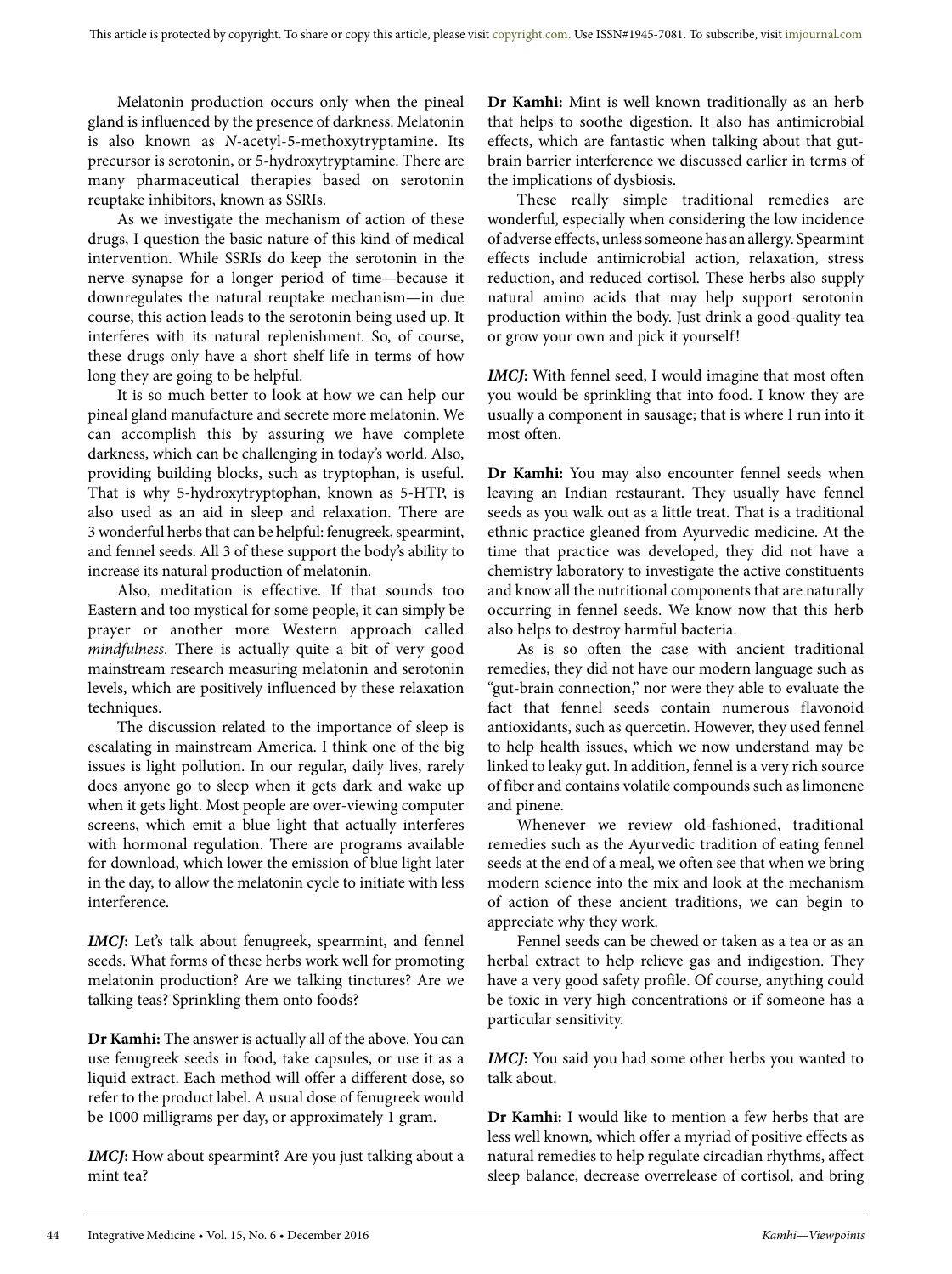down the inflammatory compound nuclear factor kappa B. Chronic inflammation, of course, has everything to do with all chronic illness, so it is really one big picture.

One herb that is very interesting is *Cordyceps*. *Cordyceps* is actually a fungus that grows out of worms. Its name in Chinese translates to "winter worm-summer grass," which reflects this transformation. Newer varieties are being grown on nutritional yeast, which makes that variety of *Cordyceps* acceptable to vegans. Evidence-based, proven effects of *Cordyceps* include antitumor action, immunomodulation, inflammation reduction, and the reduction of cortisol.

In ancient times, *Cordyceps* was used by emperors and wealthy royal families. It was treasured like gold and only the rich and famous could use it. Now, of course, it is a lot more widely available.

Cordycepin is one of the active constituents contained in *Cordyceps* that has been widely researched. It is an inflammatory inhibitor, modulates kinase, and slows detrimental aggressive reactions in connective tissue that lead to joint damage in arthritis.

*Cordyceps* interferes with the cytokine pathway that is initiated by stress. Usual dosage is 3 to 9 grams per day, used as a liquid or powdered extract. It is generally considered safe. It has been used for thousands of years with very few reports of any toxic side effects.

*IMCJ***:** When you say 3 to 9 grams, are you referring to *Cordyceps* mushrooms or the cordycepin?

**Dr Kamhi:** Three to 9 grams would refer to the full mushroom ground up. The dosage would be lower if you are getting a standardized product where one active constituent is extracted. It may have a more targeted effect, but sometimes, by using standardized herbs prepared by extracting one active rather than just measuring and assuring a specific amount of an active, you may lose the complementary modulation of the other naturally occurring components.

That is what pharmaceutical drug therapy often does. It extracts out one active constituent, concentrates it, and administers it in a targeted manner. This is often the cause of a wide range of adverse effects.

*IMCJ***:** It sounds similar to extracting the cannabinoids in *Cannabis*, and not having the terpenes available, or some of the other synergistic molecules that also work with and help to regulate their action on the body.

**Dr Kamhi:** That is exactly right. I have been practicing herbal medicine since 1964, and I am a traditional herbalist, but I also study and teach botanical pharmacognosy. When the standardization concept arose in the 1990s—I actually was not a big fan of it. However, for anyone seriously involved in marketing herbal medicine, it became imperative to incorporate standardized products, because consumers wanted it and physicians requested it. In addition, I have learned over time that there are actually some really good pieces of information that can be gleaned via the concepts of standardization, such as getting a higher-level, reproducible targeted effect.

Also, standardization allows growers to fine-tune growing and harvesting practices that will naturally yield the highest amount of active constituents. Examples include harvesting in the morning versus at night or before or after a rain.

When you look at a bottle of herbs and it says *standardized*, you actually do not know which method of standardization has been used. Has the whole plant been harvested and just measured for a particular active, such as echinacosides in *Echinacea*, or was a single chemical extracted and put directly in the capsule? Both methods will simply say *standardized* on the label.

*IMCJ*: So there is no way to tell?

**Dr Kamhi:** You can call the company and ask, but there is often no other way to tell.

*IMCJ*: In your practice, do you prefer the former?

**Dr Kamhi:** Yes, in my opinion there is a lot to be said for getting plant medicine as close to nature as possible. In fact, I actually take people out into the field to wildcraft, or gather our own plants and make them into medicine. In this situation, there is no standardization or measuring of actives, but there is the immeasurable energetic interaction between the person and the plant. That is actually my favorite way to use herbal medicine, but that is only for the few who are interested in participating in their own health to that extent.

*IMCJ***:** What other herbs for HPA support might be generally overlooked?

**Dr Kamhi:** Mimosa and magnolia are both wonderful additions to help balance the HPA axis. Magnolia was named after Pierre Magnol, a French botanist who participated in botanical nomenclature. Magnolia contains compounds which bind to several important targets that are associated with drowsiness, which, of course, is affected by the dysfunction of the HPA axis and melatonin disruption.

Magnolia binds to both serotonin and norepinephrine transporters and is also involved with  $GABA_A$ , so it is no wonder that it has been used to regulate cortisol and mood, as an anti-inflammatory that suppresses nuclear factor kappa B and enhances GABA neurotransmission in the neurons. PubMed lists several current studies that discuss these mechanisms.

*IMCJ***:** Is that the flower, the bark, or the root?